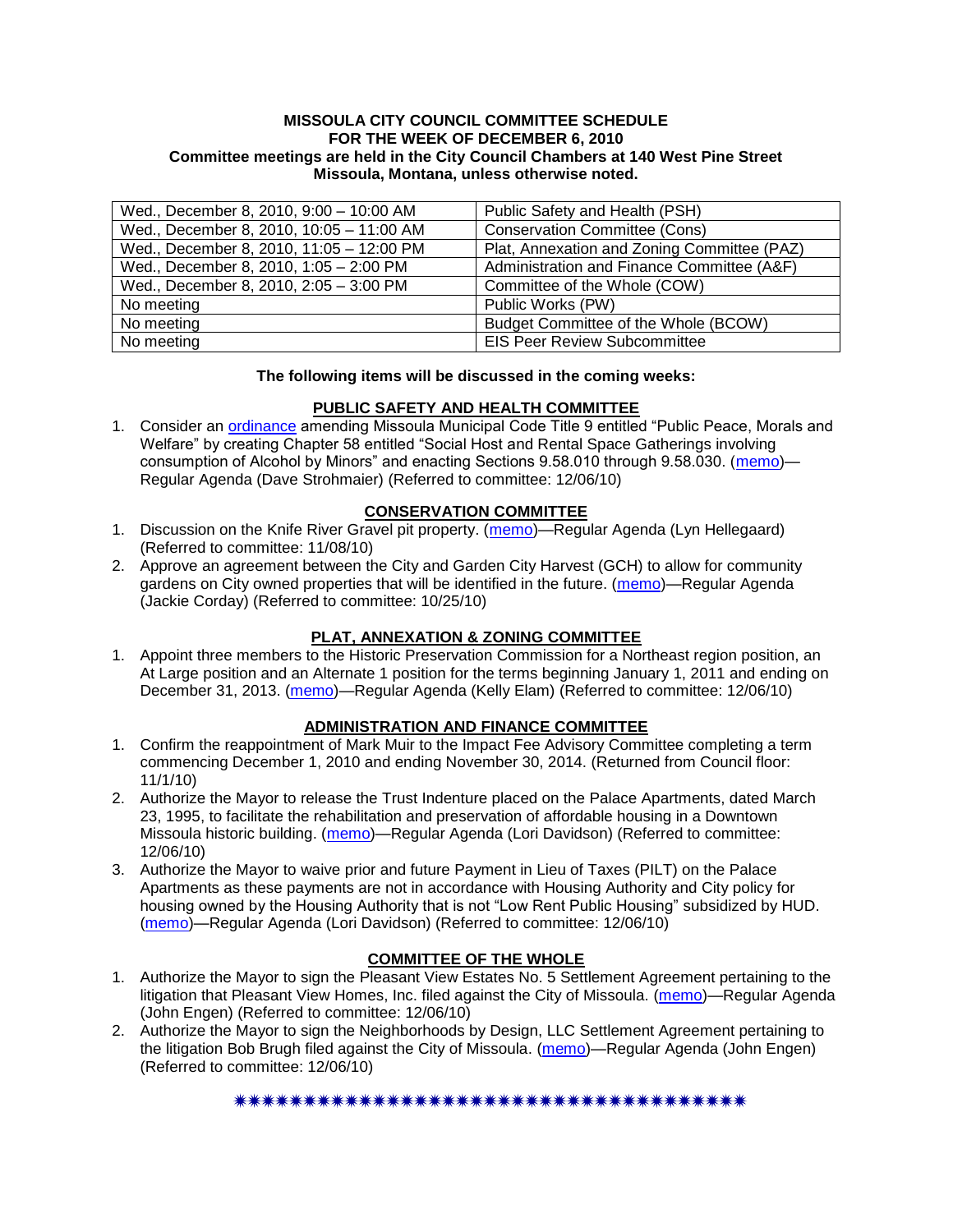### **The following items have been referred to City Council committees, but the committees will not discuss them in the coming week:**

## **PUBLIC SAFETY AND HEALTH COMMITTEE**

- 1. Police Department Update Ongoing in Committee. (Mark Muir)
- 2. Fire Department Update Ongoing in Committee (Mike Painter)
- 3. Health Department Update Ongoing in Committee. (Ellen Leahy)
- 4. An [ordinance](ftp://ftp.ci.missoula.mt.us/Packets/Council/2008/2008-12-15/2008CatOrdinanceAmendment%5B1%5D.pdf) amending Missoula Municipal Code Chapter 6.09 entitled "Missoula Cat Ordinance" section 6.09.010 through 6.09.090 to amend definitions, to limit the number of cats over the age of four months that a person, family, or household can harbor, keep, or maintain to five and to enact other general amendments. [\(PS&H\)](ftp://ftp.ci.missoula.mt.us/Packets/Council/2008/2008-12-15/081210psh.pdf) (Returned from Council floor: 01/12/09)
- 5. An [ordinance](ftp://ftp.ci.missoula.mt.us/Packets/Council/2008/2008-12-15/DogOrdinance--PSHrevisions.pdf) amending Missoula Municipal Code Title 6 entitled "Animals" generally amending Chapter 6.04 entitled "Animals Running at Large" and Chapter 6.08 entitled "Dogs and Pet Shops," increasing the fee when an animal is impounded and establishing a fee for a boarding kennel license. [\(PS&H\)](ftp://ftp.ci.missoula.mt.us/Packets/Council/2008/2008-12-15/081210psh.pdf) (Returned from Council floor: 01/12/09)
- 6. Review implementation of the Missoula Outdoor Lighting Ordinance [\(memo\)](http://www.ci.missoula.mt.us/DocumentView.aspx?DID=4420).—Regular Agenda (Dave Strohmaier) (Referred to committee: 08/09/10)

# **CONSERVATION COMMITTEE**

- 1. Information on Trail Projects [\(memo\)](http://www.ci.missoula.mt.us/DocumentView.aspx?DID=4477).—Regular Agenda (Marilyn Marler) (Referred to committee: 08/23/2010)
- 2. Consider amending an ordinance to allow bow hunting on certain lands. [\(memo\)](http://www.ci.missoula.mt.us/DocumentView.aspx?DID=4846)—Regular Agenda (Jackie Corday) (Referred to committee: 10/25/10)
- 3. Budget update on aquatics. [\(memo\)](http://www.ci.missoula.mt.us/DocumentView.aspx?DID=4917)—Regular Agenda (Lyn Hellegaard) (Referred to committee: 11/08/10)
- 4. Reorganization of conservation lands advisory committees. [\(memo\)](http://www.ci.missoula.mt.us/DocumentView.aspx?DID=4957)—Regular Agenda (Marilyn Marler) (Referred to committee: 11/08/10)
- 5. Consider a new ordinance that will create a process and criteria for the naming of public parks, trails, open space, and recreation facilities. [\(memo\)](http://www.ci.missoula.mt.us/DocumentView.aspx?DID=4848)—Regular Agenda (Jackie Corday) (Referred to committee: 10/25/10)
- 6. Update from the Greenhouse Gas Conservation Energy Team. [\(memo\)](http://www.ci.missoula.mt.us/DocumentView.aspx?DID=4556)—Regular Agenda (Marilyn Marler) (Referred to committee: 09/13/10)

# **PLAT, ANNEXATION & ZONING COMMITTEE**

- 1. Annexation. (see separate list at City Clerk's Office for pending annexations) (Ongoing in Committee)
- 2. Update the Rattlesnake Valley Comprehensive Plan Amendment [\(memo\)](ftp://ftp.ci.missoula.mt.us/Packets/Council/2007/2007-04-02/Referrals/Rattlesnake_Plan_Update_referral.pdf).—Regular Agenda (Dave Strohmaier) (Referred to committee: 04/02/07)
- 3. Request to rezone the property legally described as Lot 3 of Scott Street Lots Subdivision, located in Section 16, T13N, R19W, P.M.M. form D (Industrial) to I-1 (Light Industrial), based on the finding of fact and conclusions of law. (PAZ [05/21/08\)](ftp://ftp.ci.missoula.mt.us/Packets/Council/2008/2008-06-02/080521paz.pdf) (Returned from Council floor: 6/2/08)
- 4. Ongoing discussion of City planning issues with members of the Planning Board.—Regular Agenda (Bob Jaffe) (Referred to committee: 3/20/06)
- 5. Consider a resolution of intention to annex City and UM properties located in the southeastern quadrant of the City and schedule a public hearing in accordance with Montana Code Annotated Part 44 government lands method of annexation. [\(memo\)](http://www.ci.missoula.mt.us/DocumentView.aspx?DID=4845)—Regular Agenda (Carla Krause) (Referred to committee: 10/25/10)
- 6. Discuss Russell & 3rd land use and zoning visioning and update. [\(memo\)](http://www.ci.missoula.mt.us/DocumentView.aspx?DID=4864)—Regular Agenda (Bob Jaffe) (Referred to committee: 10/25/10)
- 7. Consider a request to rezone property at 620 Addison and 826 Kern. [\(memo\)](http://www.ci.missoula.mt.us/DocumentView.aspx?DID=5088)—Regular Agenda (Tim Worley) (Referred to committee: 11/22/10)

# **ADMINISTRATION AND FINANCE COMMITTEE**

- 1. Approve claims. (Ongoing) (Consent Agenda)
- 2. Approve journal vouchers. (Ongoing) (Consent Agenda)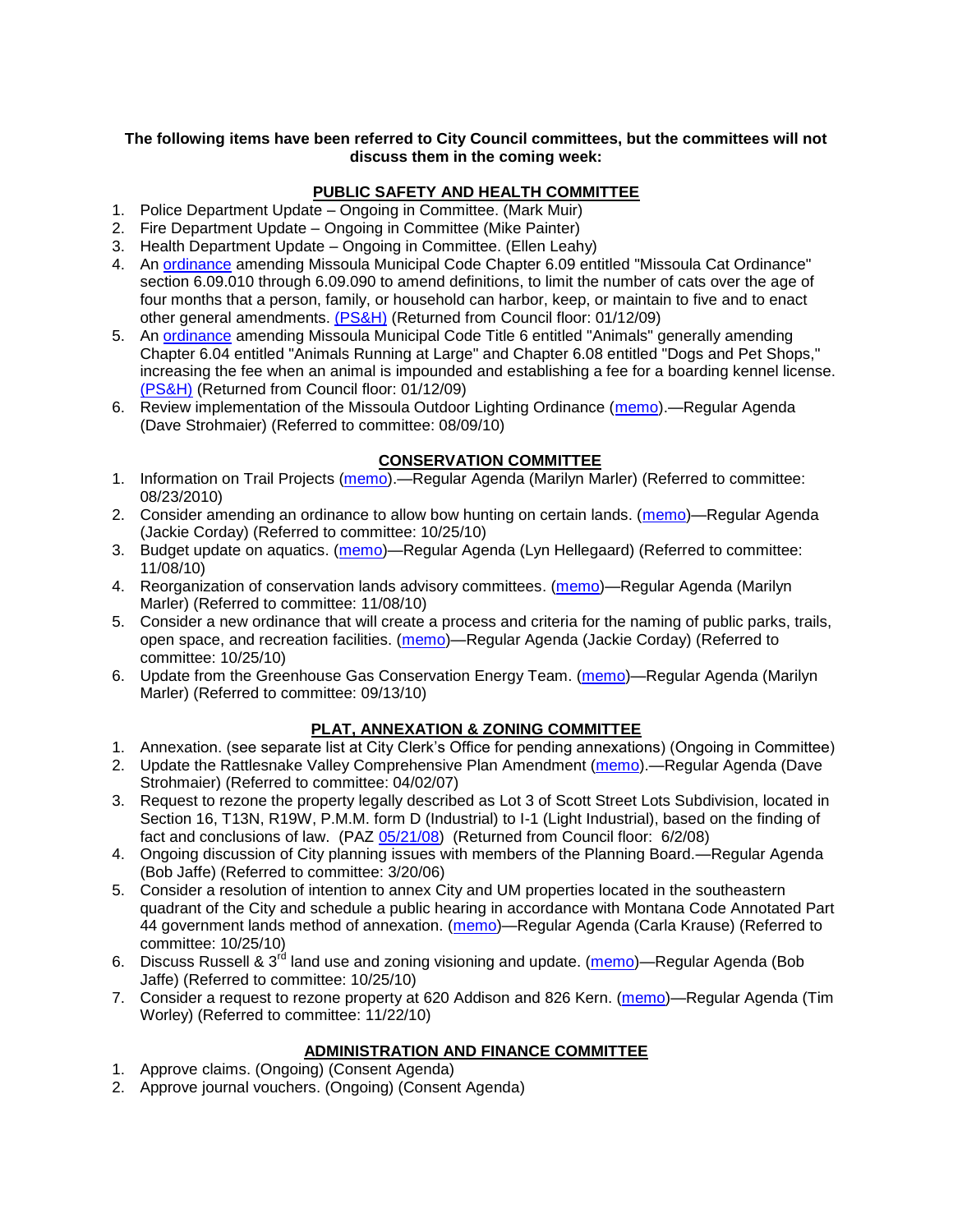- 3. Approve budget transfers. (Ongoing) (Consent Agenda)
- 4. An ordinance amending the municipal code as it relates to bike licensing.  $(A\&F)$  (Returned from council floor: 12/15/08)
- 5. Implications of establishing maintenance districts. [\(memo\)](ftp://ftp.ci.missoula.mt.us/Packets/Council/2009/2009-05-11/Referrals/MaintenanceDistricts.pdf) Regular Agenda (Bob Jaffe) (Referred to committee: 05/11/09)
- 6. Clarify position of council member who also serves on the board of a non-profit agency that has dealings with the city. [\(memo\)](http://www.ci.missoula.mt.us/DocumentView.aspx?DID=1840) – Regular Agenda (Ed Childers) (Referred to committee: 07/20/2009)
- 7. Review the FY 2011-15 capital improvement projects (CIP). [\(memo\)](http://www.ci.missoula.mt.us/DocumentView.aspx?DID=3522) Regular Agenda (Brentt Ramharter) (Referred to committee: 04/19/2010)
- 8. Amend Council rules to change the Council's regular meeting schedule to two meetings per month [\(memo\)](http://www.ci.missoula.mt.us/DocumentView.aspx?DID=4027).—Regular Agenda (Marty Rehbein) (Referred to committee: 06/07/10)
- 9. Discuss the disposition of surplus city property. [\(memo\)](http://www.ci.missoula.mt.us/DocumentView.aspx?DID=4862)—Regular Agenda (John Newman) (Referred to committee: 10/25/10)
- 10. Amend the FY 2010 budget to appropriate expenditures that were not identified in the original budget. [\(memo\)](http://www.ci.missoula.mt.us/DocumentView.aspx?DID=4883)—Regular Agenda (Brentt Ramharter) (Referred to committee: 11/01/2010)
- 11. Quarterly report by North Missoula Community Development Corporation. [\(memo\)](http://www.ci.missoula.mt.us/DocumentView.aspx?DID=4915)—Regular Agenda (Lyn Hellegaard) (Referred to committee: 11/08/10)
- 12. Discuss outstanding third-party contracts. [\(memo\)](http://www.ci.missoula.mt.us/DocumentView.aspx?DID=4956)—Regular Agenda (Lyn Hellegaard) (Referred to committee: 11/08/10)
- 13. Review the city's current policy for charging the public for various city-produced documents [\(memo\)](http://www.ci.missoula.mt.us/DocumentView.aspx?DID=5143)-Regular Agenda (Dave Strohmaier) (Referred to committee: 12/06/10)
- 14. Establish the City Council meeting schedule for 2011. [\(memo\)](http://www.ci.missoula.mt.us/DocumentView.aspx?DID=5144)—Regular Agenda (Marty Rehbein) (Referred to committee: 12/06/10)

### **PUBLIC WORKS COMMITTEE**

- 1. Consider the sizes of grease interceptors for the restaurant industry [\(memo\)](ftp://ftp.ci.missoula.mt.us/Packets/Council/2008/2008-04-21/Referrals/Industrial_waste_restaurants.pdf).—Regular Agenda (Stacy Rye and Bob Jaffe) (Referred to committee: 04/21/08)
- 2. Review infrastructure conditions at the locations of serious and fatal traffic accidents: 2007-2009 [\(memo\)](http://www.ci.missoula.mt.us/DocumentView.aspx?DID=3031).—Regular Agenda (Jason Wiener) (Referred to committee: 01/25/10)
- 3. T4 America partner support [\(memo\)](http://www.ci.missoula.mt.us/DocumentView.aspx?DID=4452) Regular Agenda (Stacy Rye) (Referred to committee: 08/16/10)
- 4. Presentation from Public Works staff regarding proposed process for finding contractors and awarding bids for reconstruction of Russell Street. [\(memo\)](http://www.ci.missoula.mt.us/DocumentView.aspx?DID=5042)—Regular Agenda (Bob Jaffe) (Referred to committee: 11/15/2010)

## **COMMITTEE OF THE WHOLE**

- 1. Mayor's Update Ongoing in Committee. (Mayor Engen)
- 2. Updates from Council representatives on the Health Board, Community Forum, Transportation Policy Coordinating Committee, other boards and commissions as necessary. – (Ongoing in Committee)
- 3. Joint meeting of the Mayor, City Council and County Commission; a facilitated quarterly OPG review as directed in the [Interlocal Agreement](ftp://ftp.ci.missoula.mt.us/Documents/Mayor/OPG/Adopted-ILA-2005.pdf) (Agenda)—Ongoing (Mayor Engen)
- 4. Develop short and mid-term goals [\(memo\)](ftp://ftp.ci.missoula.mt.us/Packets/Council/2007/2007-04-23/Referrals/Council_Goals.pdf).—Regular Agenda (Bob Jaffe) (Referred to committee: 4/23/2007)
- 5. Joint meeting between the Missoula City Council and the Missoula County Public Schools' Board of Trustees [\(memo\)](ftp://ftp.ci.missoula.mt.us/Packets/Council/2007/2007-09-17/Referrals/Council_School_Board_referral.pdf).—Regular Agenda (Dave Strohmaier) (Referred to committee: 09/17/07)
- 6. Examination of Office Planning and Grants [\(memo\)](ftp://ftp.ci.missoula.mt.us/Packets/Council/2008/2008-09-08/Referrals/080825HendricksonOPGreferral.pdf)—Regular Agenda (Lyn Hellegaard) (Referred to committee: 09/08/08)
- 7. Review CIP funding mechanism, vehicle replacement policy, department vehicle use practices, specifically Police, Fire, and Parking Commission [\(memo\)](ftp://ftp.ci.missoula.mt.us/Packets/Council/2008/2008-11-10/Referrals/ReviewBudgetary.pdf).—Regular Agenda (Ed Childers) (Referred to committee: 11/10/08)
- 8. Attend the UM/City luncheon hosted by The University of Montana on October 27, 2010 at 12:00 noon at the University Center, rooms #326-327. [\(memo\)](http://www.ci.missoula.mt.us/DocumentView.aspx?DID=4706)—Regular Agenda (Mayor Engen)
- 9. Update on Public Schools Major Initiatives: 21st Century Schools, Graduation Matters Missoula, and Student Achievement with Alex Apostle. [\(memo\)](http://www.ci.missoula.mt.us/DocumentView.aspx?DID=4902)—Regular Agenda (Ed Childers) (Referred to committee: 11/01/2010)